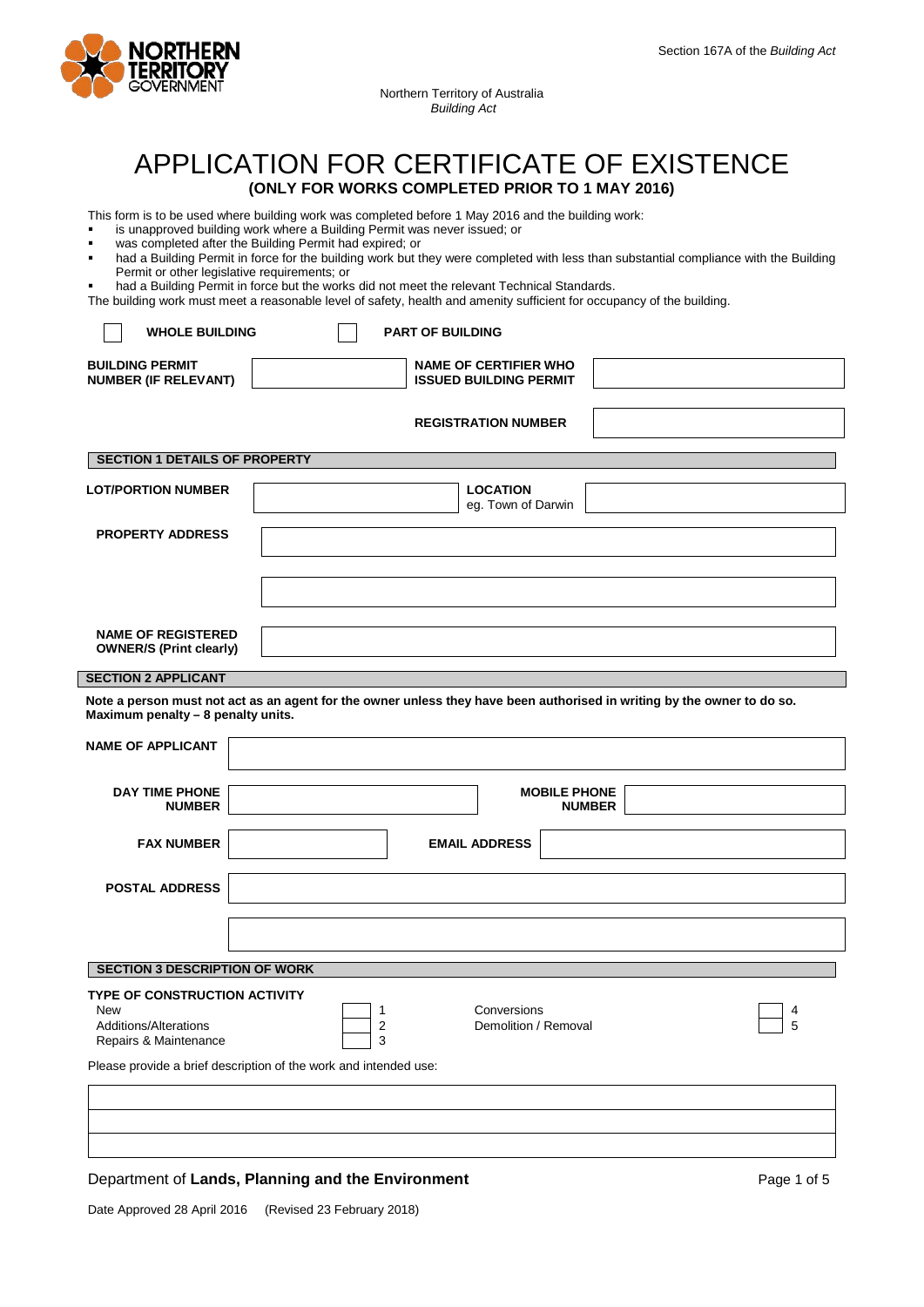

| <b>SECTION 3 CONTINUED</b>                                                                                                           |                                                                                 |                                |                                               |                 |
|--------------------------------------------------------------------------------------------------------------------------------------|---------------------------------------------------------------------------------|--------------------------------|-----------------------------------------------|-----------------|
| <b>BUILDING CLASSIFICATION</b>                                                                                                       |                                                                                 |                                |                                               |                 |
| Class of Building (NCC)                                                                                                              |                                                                                 |                                |                                               |                 |
| 1a                                                                                                                                   | 3<br>6                                                                          |                                | 8                                             | 9с              |
| 1 <sub>b</sub>                                                                                                                       | 4<br>7a                                                                         |                                | 9a                                            | 10a             |
| 2                                                                                                                                    | 5<br>7 <sub>b</sub>                                                             |                                | 9b                                            | 10 <sub>b</sub> |
| New floor area in square metres                                                                                                      |                                                                                 |                                |                                               |                 |
| (include verandahs/attached carport                                                                                                  |                                                                                 |                                |                                               |                 |
| if covered by this certification)                                                                                                    |                                                                                 |                                |                                               |                 |
| Value of Building Work GST inclusive                                                                                                 |                                                                                 |                                |                                               |                 |
| (excluding plumbing)                                                                                                                 |                                                                                 |                                |                                               |                 |
| The value of building work must be the contract price or if there is no contract the cost of all materials and labour including GST. |                                                                                 |                                |                                               |                 |
|                                                                                                                                      | Heritage Conservation. Does Heritage Conservation Legislation affect this land? |                                | Yes (attach details)                          | No              |
|                                                                                                                                      |                                                                                 |                                |                                               |                 |
| <b>SECTION 4 BUILDERS DETAILS (if known)</b>                                                                                         |                                                                                 |                                |                                               |                 |
|                                                                                                                                      |                                                                                 |                                |                                               |                 |
| <b>NAME OF BUILDER</b><br>(Print clearly)                                                                                            |                                                                                 |                                |                                               |                 |
|                                                                                                                                      | Eg. Owner-builder/building contractor residential or builder                    |                                |                                               |                 |
| <b>FIRM OR COMPANY NAME</b>                                                                                                          |                                                                                 |                                |                                               |                 |
| (if applicable)                                                                                                                      |                                                                                 |                                |                                               |                 |
|                                                                                                                                      |                                                                                 |                                |                                               |                 |
| DAY TIME PHONE NUMBER                                                                                                                |                                                                                 | <b>MOBILE PHONE NUMBER</b>     |                                               |                 |
|                                                                                                                                      |                                                                                 |                                |                                               |                 |
| <b>FAX NUMBER</b>                                                                                                                    |                                                                                 | <b>EMAIL</b><br><b>ADDRESS</b> |                                               |                 |
|                                                                                                                                      |                                                                                 |                                |                                               |                 |
| <b>POSTAL ADDRESS</b>                                                                                                                |                                                                                 |                                |                                               |                 |
|                                                                                                                                      |                                                                                 |                                |                                               |                 |
|                                                                                                                                      |                                                                                 |                                |                                               |                 |
|                                                                                                                                      |                                                                                 |                                |                                               |                 |
| <b>SECTION 5 PLUMBING DESIGN (if applicable)</b>                                                                                     |                                                                                 |                                |                                               |                 |
|                                                                                                                                      |                                                                                 |                                |                                               |                 |
| <b>REGISTRATION NUMBER</b>                                                                                                           |                                                                                 |                                |                                               |                 |
|                                                                                                                                      |                                                                                 |                                |                                               |                 |
| <b>NAME OF PLUMBER /</b>                                                                                                             |                                                                                 |                                |                                               |                 |
| <b>DESIGNER (Print clearly)</b>                                                                                                      |                                                                                 |                                |                                               |                 |
|                                                                                                                                      |                                                                                 |                                |                                               |                 |
| Value of Plumbing Work                                                                                                               |                                                                                 |                                |                                               |                 |
| <b>GST Inclusive</b>                                                                                                                 |                                                                                 |                                |                                               |                 |
| Septic Tank Installation                                                                                                             |                                                                                 |                                |                                               |                 |
| Yes                                                                                                                                  | No                                                                              |                                |                                               |                 |
|                                                                                                                                      |                                                                                 |                                |                                               |                 |
| If yes - Source of Water<br>e.g. mains/bore/roof                                                                                     |                                                                                 |                                | Size of Septic Tank                           | litres          |
|                                                                                                                                      |                                                                                 |                                |                                               |                 |
| <b>SECTION 6 CONSTRUCTION DETAILS</b>                                                                                                |                                                                                 |                                |                                               |                 |
| TYPE OF BUILDING (Tick one box only)                                                                                                 |                                                                                 |                                |                                               |                 |
| Separate House                                                                                                                       | 11<br>Townhouse                                                                 |                                | Flats/Apartments/Units                        |                 |
| Kit House<br>Transportable House                                                                                                     | 12<br>1 storey<br>19<br>Townhouse                                               |                                | 1 or 2 Storey<br>21<br>Flats/Apartments/Units | 23              |
| Other                                                                                                                                | 2 or More Storeys                                                               |                                | 3 Storey<br>22                                | 24              |
|                                                                                                                                      |                                                                                 |                                | Flats/Apartments/Units                        |                 |
|                                                                                                                                      |                                                                                 |                                | 4 or More Storeys                             | 25              |

**NOTE:** Townhouses have own front and/or backyard. Flats, units and apartments share surrounding land in common.

# Department of Lands, Planning and the Environment **Page 2 of 5** Page 2 of 5

Date Approved 28 April 2016 (Revised 23 February 2018)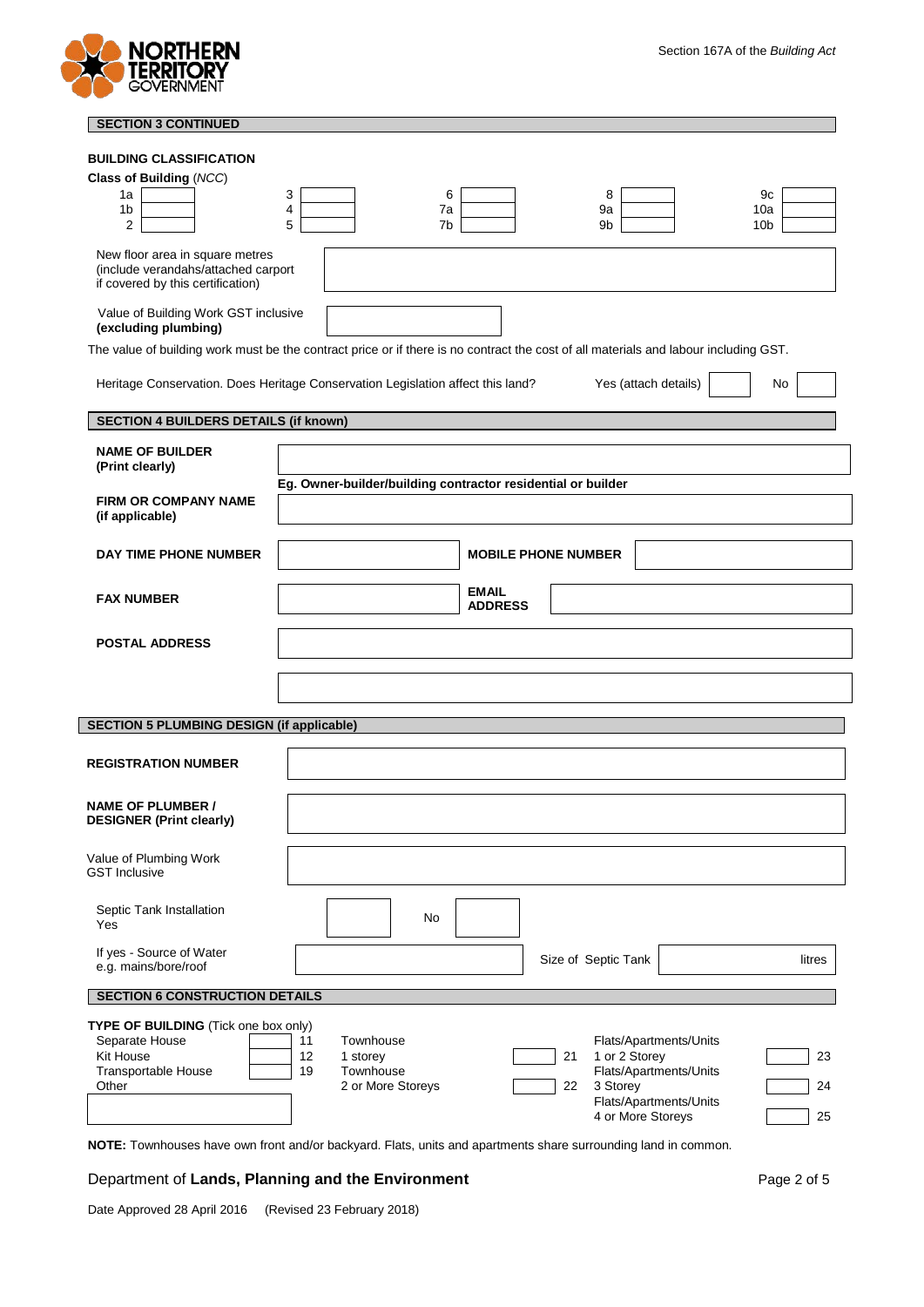

# **SECTION 6 CONTINUED**

Number of dwellings, townhouse, flats, units or apartments

## **MAIN MATERIALS USED IN CONSTRUCTION**

| <b>OUTER WALL</b>            |       | <b>ROOF</b>         |       |
|------------------------------|-------|---------------------|-------|
| Double Brick/ Masonary Block | 11(8) | <b>Tile Clay</b>    | 10(1) |
| Veneer Brick/Masonary        | 12(1) | <b>Tile Cement</b>  | 10(2) |
| Concrete/Stone               | 20(3) | Concrete/Slate      | 20(3) |
| <b>Fibre Cement</b>          | 30(4) | <b>Fibre Cement</b> | 30(5) |
| Timber/Weatherboard          | 40(2) | Steel               | 60(4) |
| Steel                        | 60(6) | Aluminium           | 70(4) |
| Aluminium                    | 70(7) | Other               | 80(5) |
| Other                        | 80(5) | Not Applicable      | 90(0) |
| Not Applicable               | 90(0) |                     |       |
|                              |       |                     |       |

## **SECTION 7 IMPORTANT INFORMATION**

## **APPEALS**

The Certifier must advise the owner that following a recommendation, the Director of Building Control will consider whether the Certificate of Existence may be issued. The owner or the Owner's agent may appeal to the Building Appeals Board against a refusal of the Director of Building Control to grant, or against a condition imposed on a Certificate of Existence (Schedule 3, item 12(2) and Section 130). **An appeal must be commenced not later than 28 days after the date on which notice of the decision appealed against is given**  (Section 130A).

## **OCCUPANCY CERTIFICATION**

The building (or part of the building) must not be occupied in contravention of an occupancy certification, including the building use/classification and any conditions imposed – Maximum penalty is 85 penalty units (Section 65(2)).

If it is proposed to change the use of the building (or any part), a new occupancy certification must first be obtained permitting the new use – Maximum penalty is 85 penalty units (Section 65(1) and Building Regulation 20).

#### **LEVEL OF CERTIFICATION**

## **Please consider carefully whether you wish to apply for this level of certification before making the application.**

If as the owner or the owner's agent you do not agree that the building work should be covered by this level of certification, you should not complete this form and should apply for an Occupancy Permit or Certificate of Substantial Compliance. Appeals may only be made against a refusal to grant or conditions imposed on the occupancy certification that the owner or owner's agent applies for.

#### **SECTION 8 UNATTESTED DECLARATION -** Pursuant to Section 21 of the *Oaths, Affidavits and Declarations Act*

I \_\_\_\_\_\_\_\_\_\_\_\_\_\_\_\_\_\_\_\_\_\_\_\_\_\_\_\_\_\_\_\_\_\_\_\_\_\_\_\_\_\_\_\_\_\_\_\_\_\_\_\_\_ (FULL NAME), solemnly and sincerely declare:-

- hereby apply for a Certificate of Existence pursuant to Section 72D of the *Building Act* in relation to the above building work;
- that failure to supply information required on this form may delay processing of this application; and
- that as the **owner** I understand I am applying for a Certificate of Existence and that this is not the highest level of certification and have been advised why the building work may only be issued with this level of certification **OR**
- that I as the **owner's agent** have advised the owner why the building work may only be issued with this level of certification;
- that the information contained herein is true and acknowledge that it is an offence<sup>1</sup> to make a declaration that is false in any material particular.

| <b>CICNIATIIDE</b> |  |  |
|--------------------|--|--|

| Dated this   | day of |  |
|--------------|--------|--|
| at (ADDRESS) |        |  |

\_\_\_\_\_\_\_\_\_\_\_\_\_\_\_\_\_\_\_\_\_\_\_\_\_\_\_\_\_\_\_\_\_\_\_\_\_\_\_\_\_\_\_\_\_\_\_\_\_\_\_\_\_\_

#### **SIGNATURE**

<sup>1</sup> Section 119 of the *Criminal Code Act* (NT) provides that a person making an unattested declaration that, in any material particular, is to his or her knowledge false, is guilty of a crime and is liable to imprisonment for 3 years.

# **SECTION 9 DOCUMENTATION**

See the attached checklist as a guideline of documentation you may need to lodge with your application for Certificate of Existence. Please specify any additional documents you are supplying below.

## Department of **Lands, Planning and the Environment** Page 3 of 5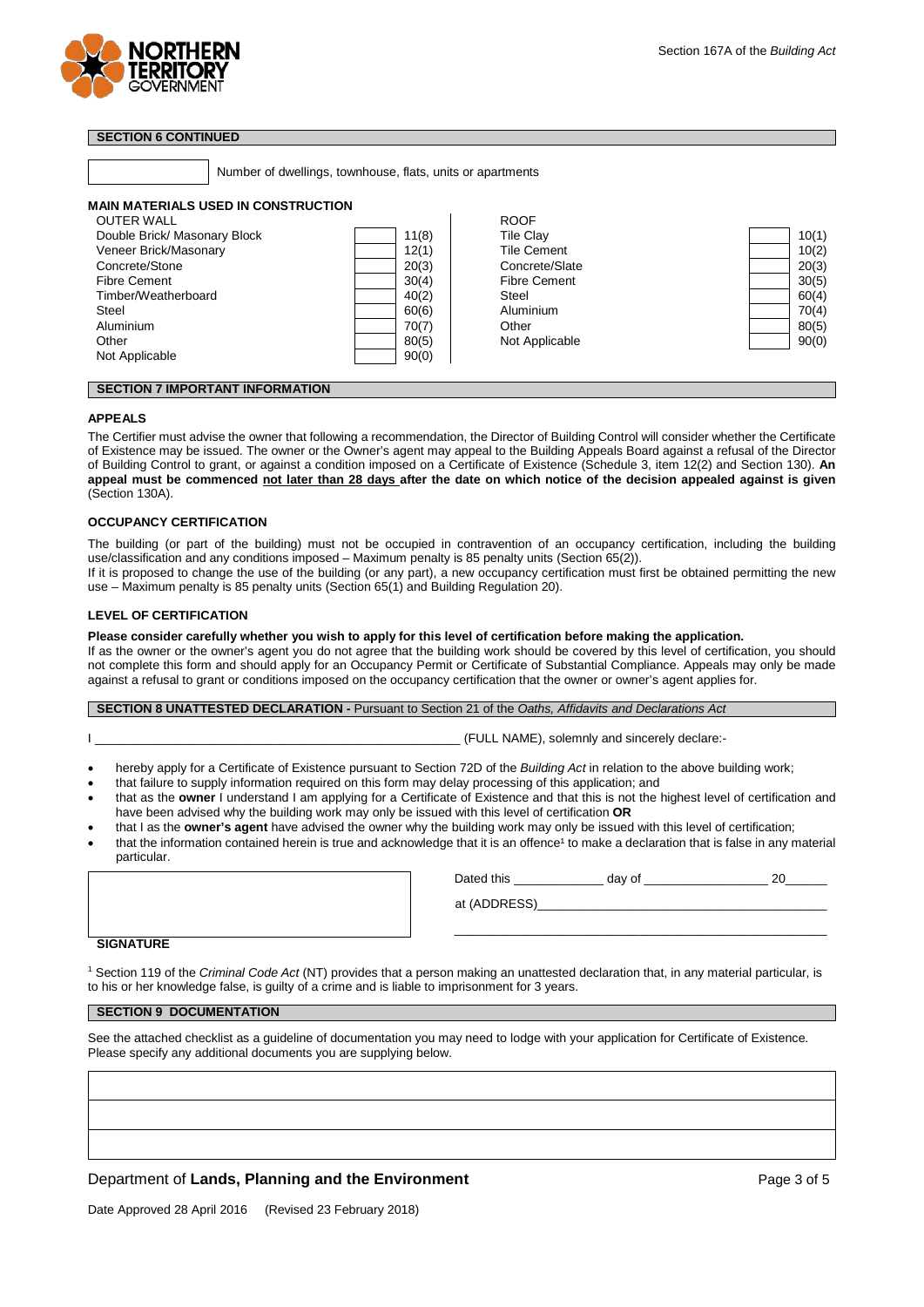

## **SECTION 10 BASIS FOR APPLYING FOR A CERTIFICATE OF EXISTENCE**

Please specify the basis for applying for a Certificate of Existence:

## **SECTION 11 BUILDING CERTIFIER TO COMPLETE**

| <b>BUILDING PERMIT NO.</b><br><b>OR ILIS IDENTIFIER</b> |                       | <b>DATE ISSUED</b> |  |
|---------------------------------------------------------|-----------------------|--------------------|--|
| <b>REGISTRATION NUMBER</b>                              |                       |                    |  |
| <b>NAME OF CERTIFIER</b>                                |                       |                    |  |
|                                                         | Signature - Certifier |                    |  |

#### **PRIVACY**

The Director of Building Control is authorised under the *Building Act* to collect the information on this form or other information provided by you. Some of the personal information provided by you on this application will be publicly available, as part of a Public Register. The information is regularly provided to other NT Government agencies, local government and Australian Bureau of Statistics for conveyancing, local government, valuation, statistical, administrative and other purposes. The Department also sells or licences copies of information to commercial organisations engaged in development and construction. If you wish your personal information to be excluded from these extracts please tick this box.  $\Box$ The privacy statement for the Northern Territory Government is available a[t https://nt.gov.au/copyright-disclaimer-and-privacy](https://nt.gov.au/copyright-disclaimer-and-privacy)

Your personal information provided in this application can be accessed by you by contacting the Department.

If you have any queries please contact the Director of Building Control on (08) 8999 8985.

## Department of **Lands, Planning and the Environment** Page 4 of 5